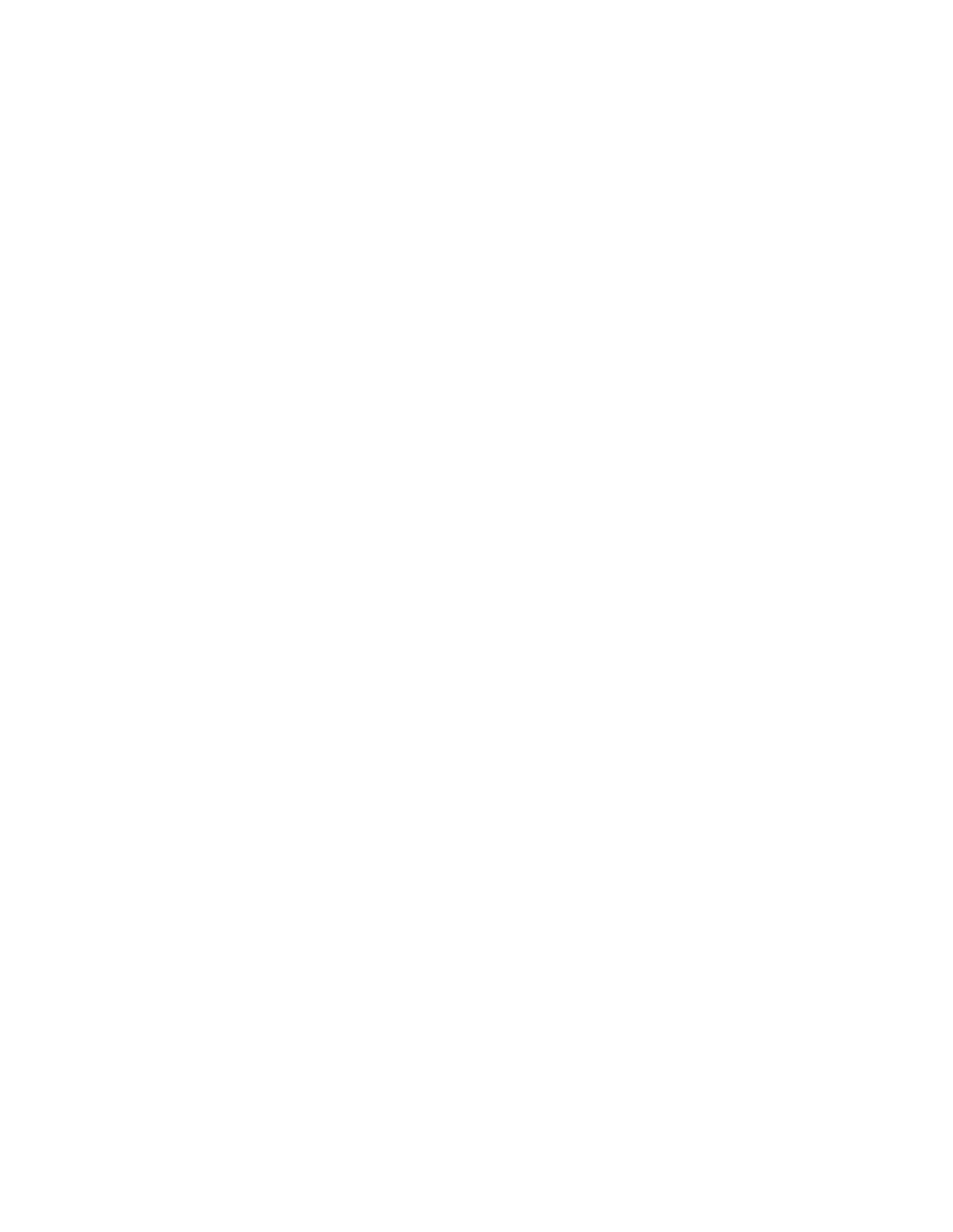## **Introduction**

 $\overline{\phantom{a}}$ 

After some dark years in the consulting sector, the sun seems to be rising again $^1$ . Over the past years Sioo has extensively researched trends in the management consulting sector, culminating in a book about new business models in consulting $^2$ . Sioo documented the trends leading towards new business models and the type of new business models consultants are experimenting with. An open question is the extent to which consultancies engage in using new business models. Does business model innovation occur widely? Or is it limited to a few start-ups? What is the pace at which the consulting sector is changing? And in what direction? To answer these questions large scale research is necessary.

In the first half of 2016 Sioo, in collaboration with de Vrije Universiteit Amsterdam, started a project to carry out such research. This white paper contains the first results of our analysis. Our key takeaways are:

- In the short run consultants are satisfied with their current business model and they see little impact of new business models in the market;
- However, the majority believe their business model is not sustainable in the long run and will have to change;
- The reason for this is that clients and technology force consultants to seek new ways of working;
- Therefore consultants are experimenting widely with new business models
	- o The focus of the experiments is more upstream (how consultancies operate internally) than downstream (how they work with clients);
	- o Consultants working in the private sector are more actively searching for new business models than those working in the public sector;
	- o Both large and small organizations engage in business model change;
- **Three types of business models seem to emerge: the collaborative, continuous and instant model.**

The sun rises over the consultancy sector, but it rises on a dynamic and changing landscape, in which careful experimentation with new business models is the norm. Widespread investment in specialization, networking and speeding up the impact of advice in clients coincides with traditional revenue models like hourly and fixed fees.

In this white paper we first sketch the background of business model innovation in consulting, before discussing our research approach. Next we report on how consultants perceive their current business model, followed by their view on the most important trends affecting their business. After that we identify which business model elements change the most and the least. The penultimate chapter describes three emerging business models. In the final chapter we look at the implications of our findings for the near future of consulting.

It is not easy for consultants to navigate a rapidly changing world. That is why it remains important to stay in touch with developments in the sector. With this large scale, in-depth look into business model innovation, we hope to help consultants in forming their strategy in the area of business model innovation and to give them some insight into the most recent

<sup>1</sup> Tempelaar, M., H. Volberda, J. Jansen, 2016, *Global Consultancy Index 2015*, Amsterdam Business School/Rotterdam School of Management.

<sup>2</sup> De Man, A.P., M. de Man and A. Stoppelenburg, 2015a, *Nieuwe business modellen in consulting: Changing the game*, Amsterdam, Mediawerf.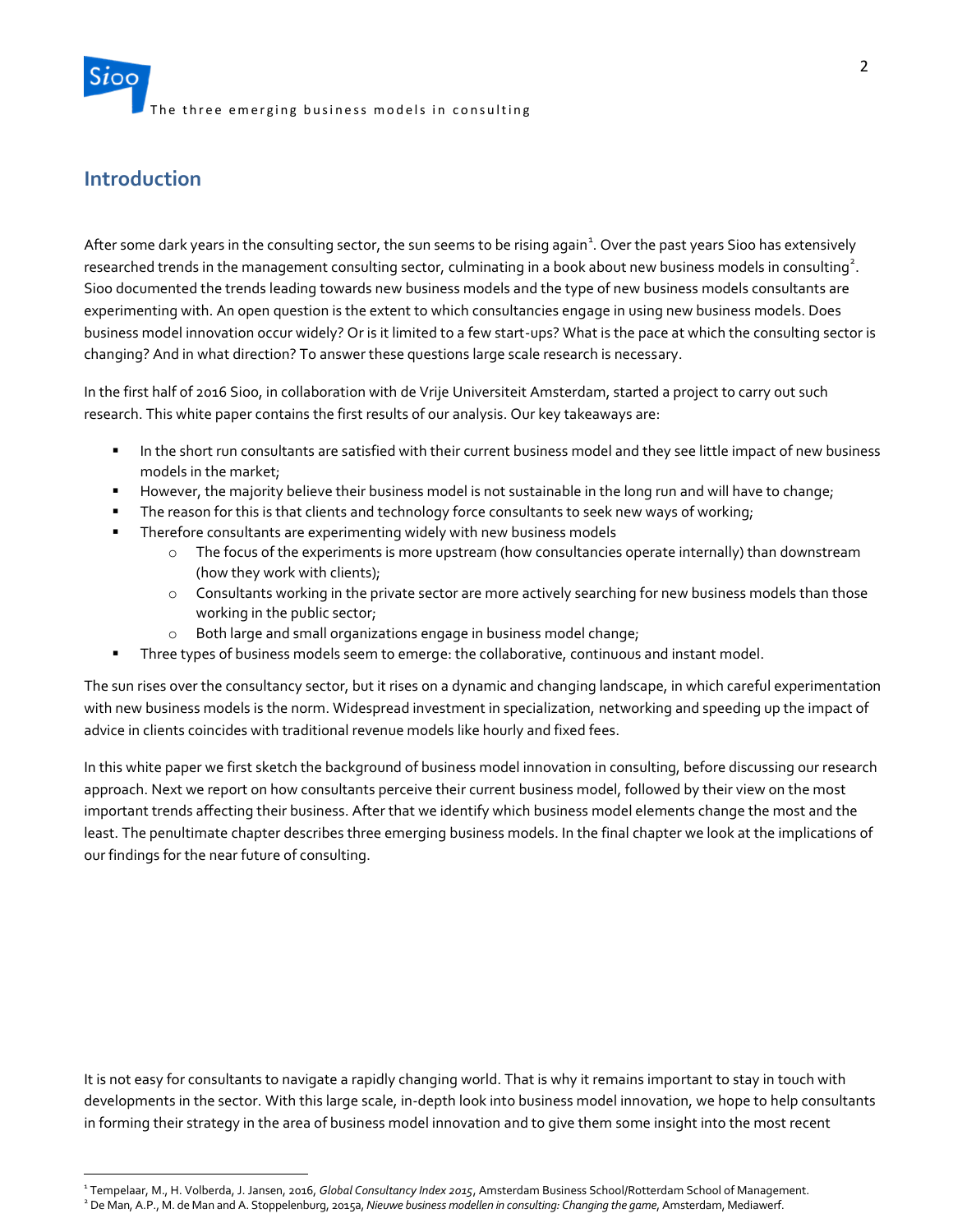

developments in the sector. Because of the fact that all consultancies appear to work on business model renewal, we are optimistic about the future of the consultancy sector.

Ard-Pieter de Man David Seipl

Utrecht, September 2016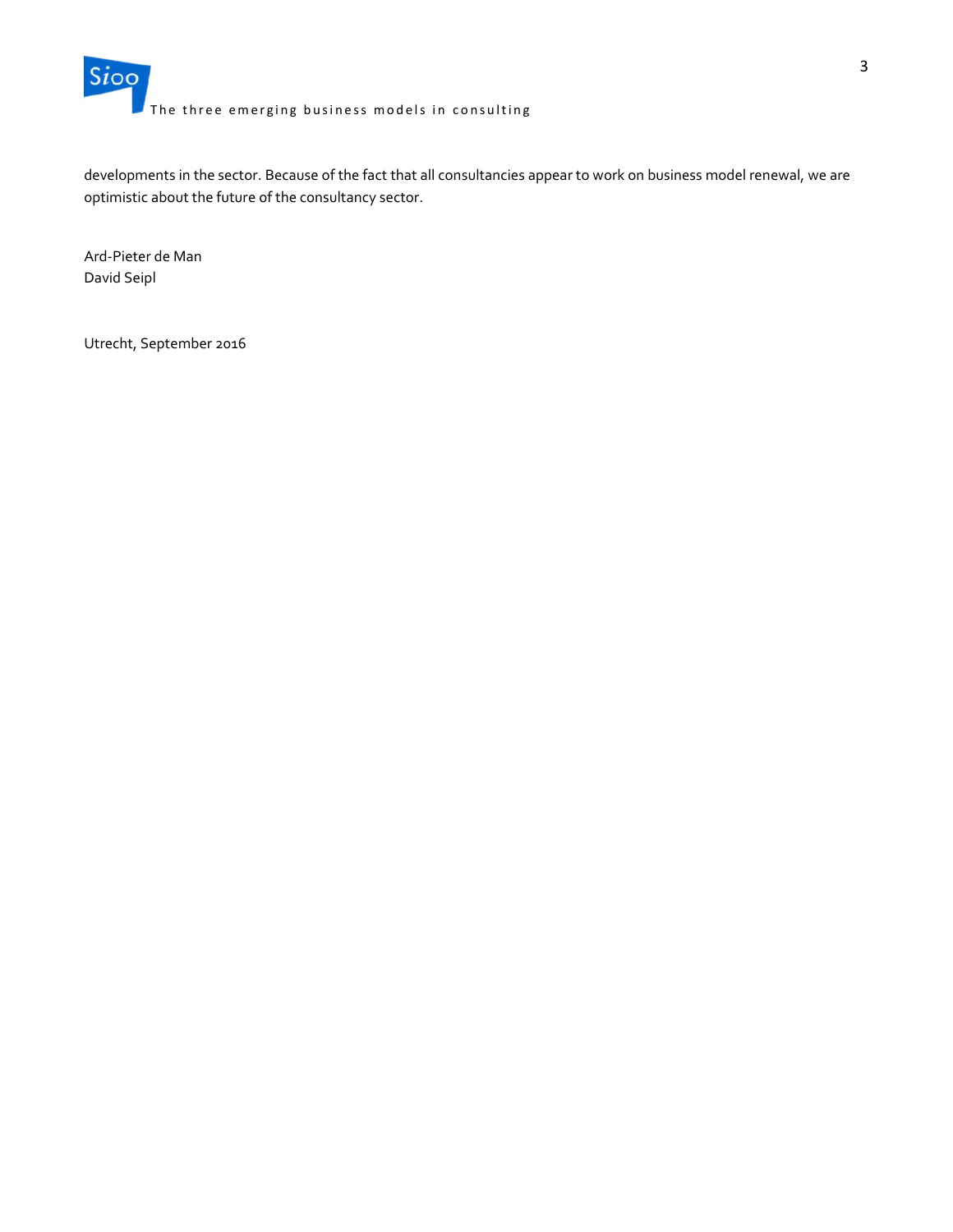Sioo The three emerging business models in consulting

## **1. Business model innovation in management consulting**

Ever since consulting came into being as a profession, it has renewed. Various phases of development in the consulting sector can be identified each with its own characteristics<sup>3</sup>. Since a few years, it seems a new round of innovation has started. McKinsey for example has added several new business models to their traditional consulting offering. Some believe that the impact of these models will disrupt the industry $^4$ . Sioo has taken a more balanced approach arguing that experiments with new business models take place and are necessary to ensure a vital consultancy sector, but that their impact remains to be seen.

Based on case study research, Sioo developed a tool for consultants to help them think about the possibilities for business model innovation: the Business Model Mixer (see table 1)<sup>5</sup>. It identifies the direction of business model innovation specific to consulting in four core areas $^6$ : value proposition, profit formula, processes and resources. By now dozens of consultancies, from internationally operating firms to local specialty shops, have used this tool to kick off their thinking about renewing business models.

The Business Model Mixer pointed at various elements that make up business model change. For value propositions, we found that many new business models aimed to decrease the time before the client sees the value of advice. Instant consulting is the extreme here: it occurs when consultants deliver tangible benefits from day one. Specifically around big data, firms like AlfaBering and Perkins Consulting aim to speed up the delivery of results. Lowering the risk for clients when hiring consultants is another element in the value proposition that new business models seem to target. This may mean taking a stake in the client, as Bain Capital does. The third change in value propositions we observed was the increased specialization of consultants. FlorPartners is a consultancy that specializes in advising the management of cooperatives in the Dutch horticultural sector. How much more specialized can you get?

Changes around the profit formula include a greater focus on shared value and the search for recurring and multiple revenue streams instead of hourly fees in one-off projects. Lower fixed costs and higher variable costs also characterize many new business models. McKinsey Solutions offers numerous business models along these lines that diverge from the traditional hourly fee. Subscription models occur as well. Putman Advies for example gives online advice about HR to small- and medium-sized enterprises based on an annual subscription fee.

In the consulting process we noted changes in market development, where consultants change from being reactive to creating demand for their services or even setting up new organizations that next become their client. The consultancy firm Dutch creates cooperatives around sustainable initiative, that next become their consulting client. Interaction with clients changes from face-to-face to virtual, while consulting roles increasingly include those of being a co-entrepreneur of the client in addition to giving advice. Finally in terms of resources new business models tend to rely on collaboration with external partners. Access to a network increases the number of assignments a consultancy can compete for, because additional resources make it possible to bid for more or more diverse projects. Some consultants go as far as to co-create new knowledge and value propositions with their partners. Solution Consulting for example collaborates with a handful of partners to quickly deliver business and IT transformation based on jointly developed value propositions.

The Business Model Mixer is grounded in in-depth research into a limited number of cases. It is not clear to what extent the consulting sector in general scores on the various elements in the business model mixer. So far research into business model innovation has remained qualitative and anecdotal. A larger scale study into the extent of innovation is absent. We therefore translated the Business Model Mixer into a large-scale survey.

<sup>3</sup> Washburn, S.A., 1996, Challenge and renewal: A historical view of the profession, *Journal of Management Consulting*, 9, 3, 47-53.

<sup>4</sup> Christensen, C., D. Wang and D. van Bever, 2013, Consulting on the cusp of disruption, *Harvard Business Review*, October, 106-114.

<sup>5</sup> De Man, A.P., M. de Man and A. Stoppelenburg, 2015b, *The business model mixer for consulting*, Sioo, Utrecht,

http://www.slideshare.net/ardpieter/business-model-mixer-for-consulting. Dutch readers are referred to: De Man, A.P., M. de Man and A. Stoppelenburg, 2015a.

<sup>6</sup> Johnson, M.W., 2010, *Seizing the white space*, Boston, Harvard Business Review Press.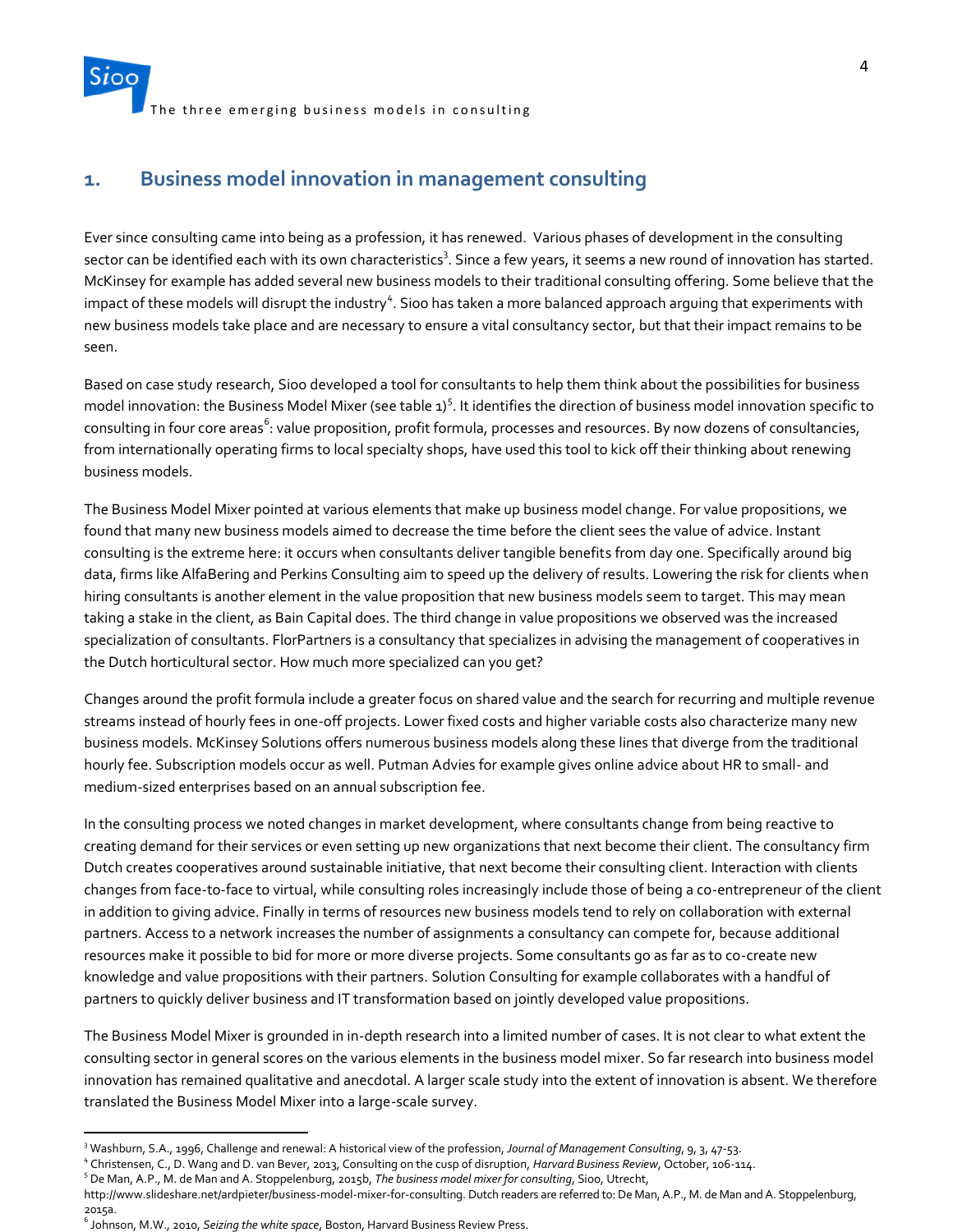### **Table 1: The Business Model Mixer**

| <b>Variables</b>         | <b>Basic</b>                                                                                                                 | <b>Medium</b>                                                                         | <b>Radical</b>                                                                                          |
|--------------------------|------------------------------------------------------------------------------------------------------------------------------|---------------------------------------------------------------------------------------|---------------------------------------------------------------------------------------------------------|
| <b>Value proposition</b> |                                                                                                                              |                                                                                       |                                                                                                         |
| Time to value            | Linear project                                                                                                               | Accelerated linear project                                                            | Instant consulting                                                                                      |
| <b>Risk distribution</b> | <b>Risk for client</b>                                                                                                       | Sharing risk                                                                          | Risk-based consulting                                                                                   |
| Degree of specialization | Broad provision of services                                                                                                  | Specialization in segment or service                                                  | Hyperspecialization: specialization in segment<br>and service                                           |
| <b>Profit formula</b>    |                                                                                                                              |                                                                                       |                                                                                                         |
| <b>Value creation</b>    | 'Shareholder' or partner value; leverage                                                                                     | Joint value for consultant and client                                                 | Shared value                                                                                            |
| <b>Revenue model</b>     | Time-based billing; fixed price; one-off project<br>basis                                                                    | Performance fee, one-off projects                                                     | Recurring revenues; multiple revenue<br>streams                                                         |
| Cost model               | High fixed costs; low sunk costs                                                                                             | Semi-variable costs                                                                   | High sunk costs, low fixed costs                                                                        |
| <b>Process</b>           |                                                                                                                              |                                                                                       |                                                                                                         |
| Market development       | Reactive, wait for demand                                                                                                    | Create demand                                                                         | Create client                                                                                           |
| Interaction with client  | Person-to-person; consultant physically present Blended: consultant supported by online/data Virtual consulting<br>at client |                                                                                       |                                                                                                         |
| Role                     | In and out at client site in a fixed role                                                                                    | Part of flexible shell of the customer: different Co-entrepreneur, co-worker<br>roles |                                                                                                         |
| <b>Resources</b>         |                                                                                                                              |                                                                                       |                                                                                                         |
| Networking               | Calling in partners ad hoc per job if necessary                                                                              | Regular use of the same partners                                                      | Collaborative consulting                                                                                |
| Knowledge                | Consultancy owns the knowledge (experts<br>employed)                                                                         | flexible shell                                                                        | Core team employed, access to knowledge in Create knowledge and innovate in co-creation<br>with network |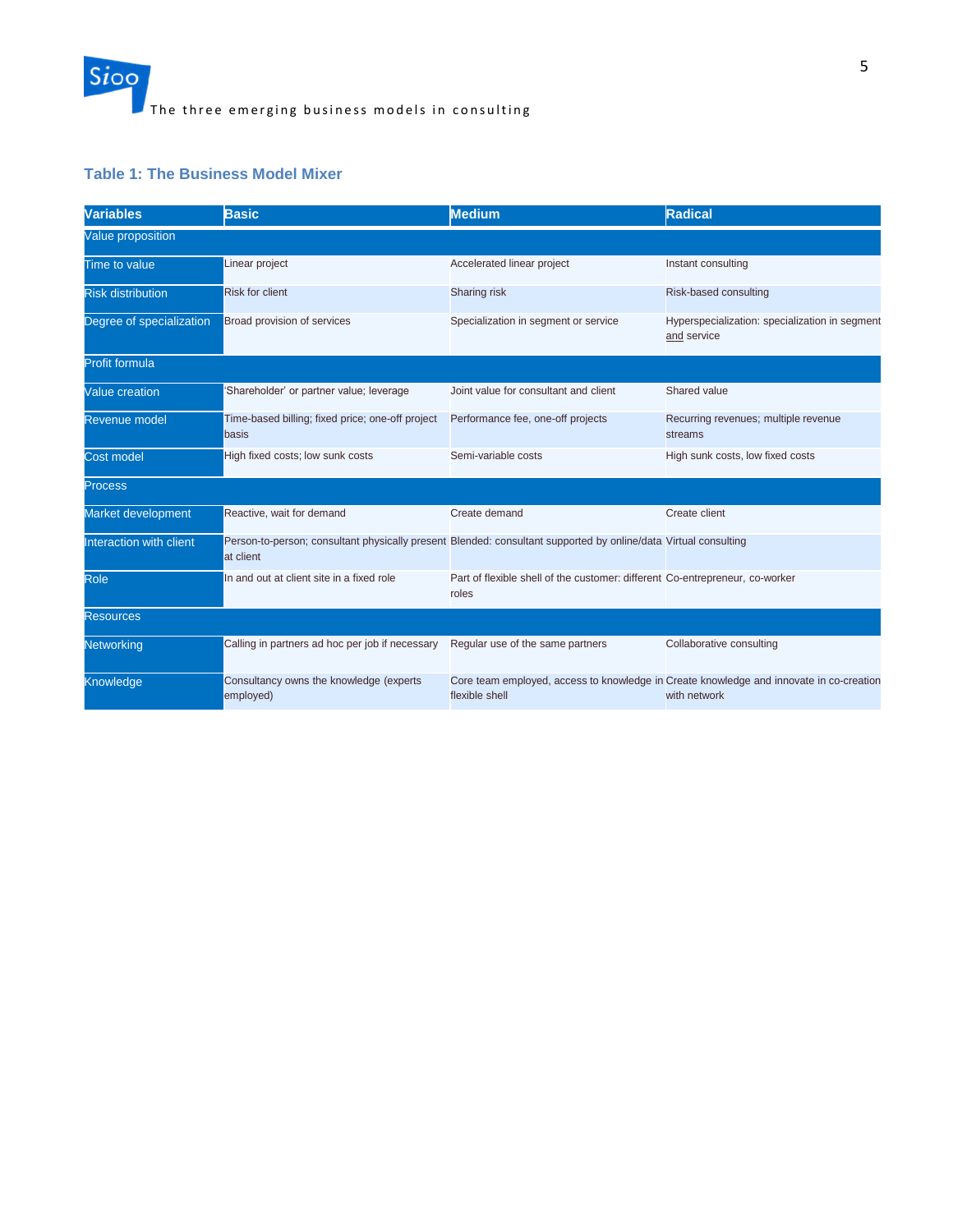Sioo The three emerging business models in consulting

## **2. The survey and sample**

For this study we developed a 51 question survey, the core of which consisted of questions based on the Business Model Mixer. Some of the elements of the Business Model Mixer were operationalized by more than one question in order to be complete or to ensure clarity of the questions. In addition we gathered information on the most relevant trends in consulting, the respondents' perception of their current business model and some demographics. Most questions were statements that required respondents to indicate their extent of agreement with them on a 1 to 5 Likert scale. Where relevant, we asked respondents to indicate the business model used in the latest consulting project they worked on. For the majority of the questions a higher score meant a more radical innovation in the business model. Some questions were reversed, meaning that a lower score meant the application of a more radical business model.

The survey was web based. We approached 300 persons from two groups. One was the Sioo network. In addition we approached alumni from the Vrije Universiteit Amsterdam who graduated from the Master program in Business Administration with the specialization Management Consultancy. In total 143 consultants responded. For our statistical analysis we could use 104 complete surveys. Table 2 lists the main characteristics of our sample.

| Characteristic             | Sample                                             |
|----------------------------|----------------------------------------------------|
| Sex                        | Male: 76%                                          |
|                            | Female: 24%                                        |
| Company size               | 10 or fewer employees: 51%                         |
|                            | 11-250 employees: 23%                              |
|                            | More than 250 employees: 25%                       |
| Specialization             | Change management: 35%                             |
|                            | Strategy and Organization: 29%                     |
|                            | Project and program management: 15%                |
|                            | Other (IT, HR, Interim management, lean etc.): 21% |
| Consultant role            | Expert consulting: 19%                             |
|                            | Process consulting: 15%                            |
|                            | Pair of hands: 1%                                  |
|                            | Mix of the above: 64%                              |
| Consultant mainly works in | Public sector: 41%                                 |
|                            | Private sector: 40%                                |
|                            | Both: 19%                                          |
| Consulting experience      | Less than five years: 19%                          |
|                            | Five till ten years: 18%                           |
|                            | More than 10 years: 63%                            |

#### **Table 2: Sample description<sup>7</sup>**

l

 $7$  Due to rounding, the figures may not always add up to 100% in this table and at other places in this paper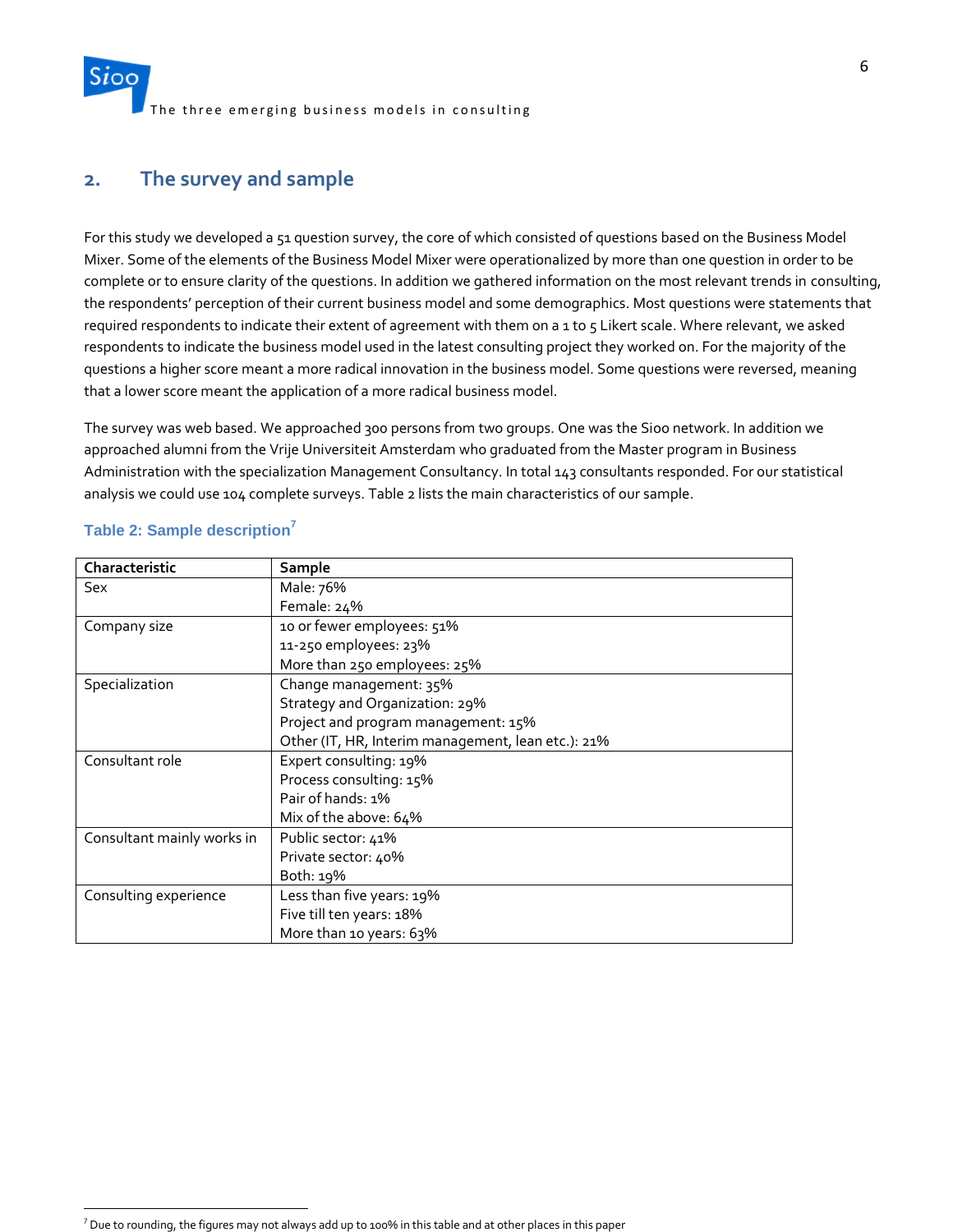## **3. Perceptions on the current business model**

A starting point for our research was to find out how consultants perceive the success of their current business model. In order to assess that, we asked questions about the current success of their business model and about how they perceive the future of their business model. Even though consultants are relatively satisfied with the financial success of their business model (3.6 on a 1 to 5 scale), they are less certain that their business model will be viable in the long run (3.0 on a 1 to 5 scale). Some details shed more light on these figures. Figure 1 for example shows that when confronted with the statement 'My business model is profitable', 75% of the respondents agreed or strongly agreed with that statement.



#### **Figure 1: Answers to the statement: 'My business model is profitable'**

When we raise the bar a little and ask whether the respondents were also able to increase revenue or enter new markets with this business model in the past three years, 48% (strongly) agreed. Still a sizeable percentage, but clearly less than the 75% satisfaction rate on current profitability. It seems that consultants do well in their existing business, but focus less on creating new business. We also put the statement 'My business model distinguishes me from my competitor' to the respondents (see Figure 2). 42% of the consultants (strongly) agree with that statement, while 37% (strongly) disagree. A sizeable minority does not use their business model as a distinguishing element in the market, but the 42% shows that a considerable group believe their business model to offer something distinctive.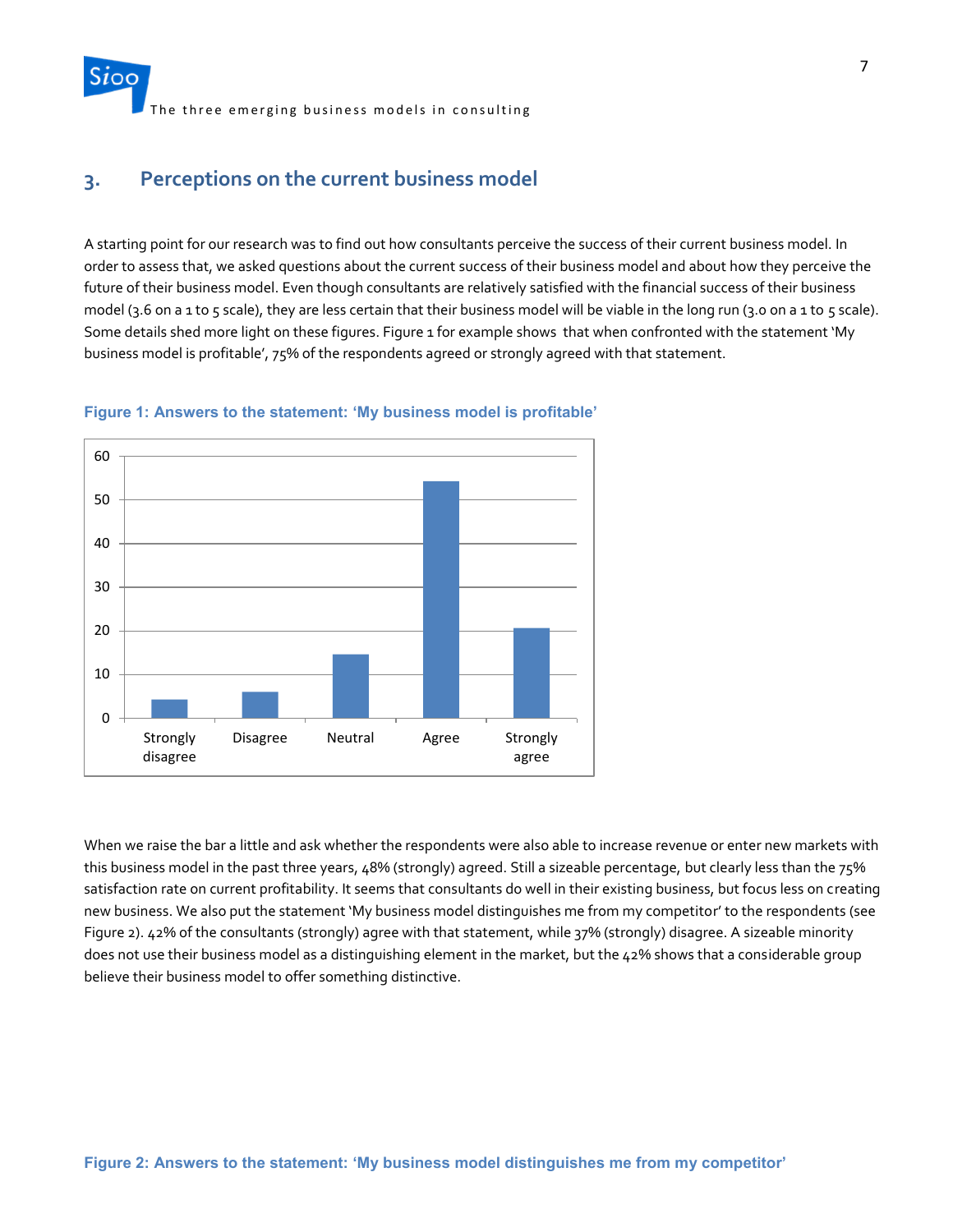



Looking further into the future, we asked the respondents' opinion about the statement 'My business model will have to change to remain competitive'. Here things get interesting (Figure 3). Only 22% (strongly) disagree with this statement. They believe their business models will stand the test of time. A majority of 59% (strongly) agree with the statement that their business model needs to change. In summary: even though the respondents believed they were OK in the short run, the majority have concerns about the long run viability of their business model.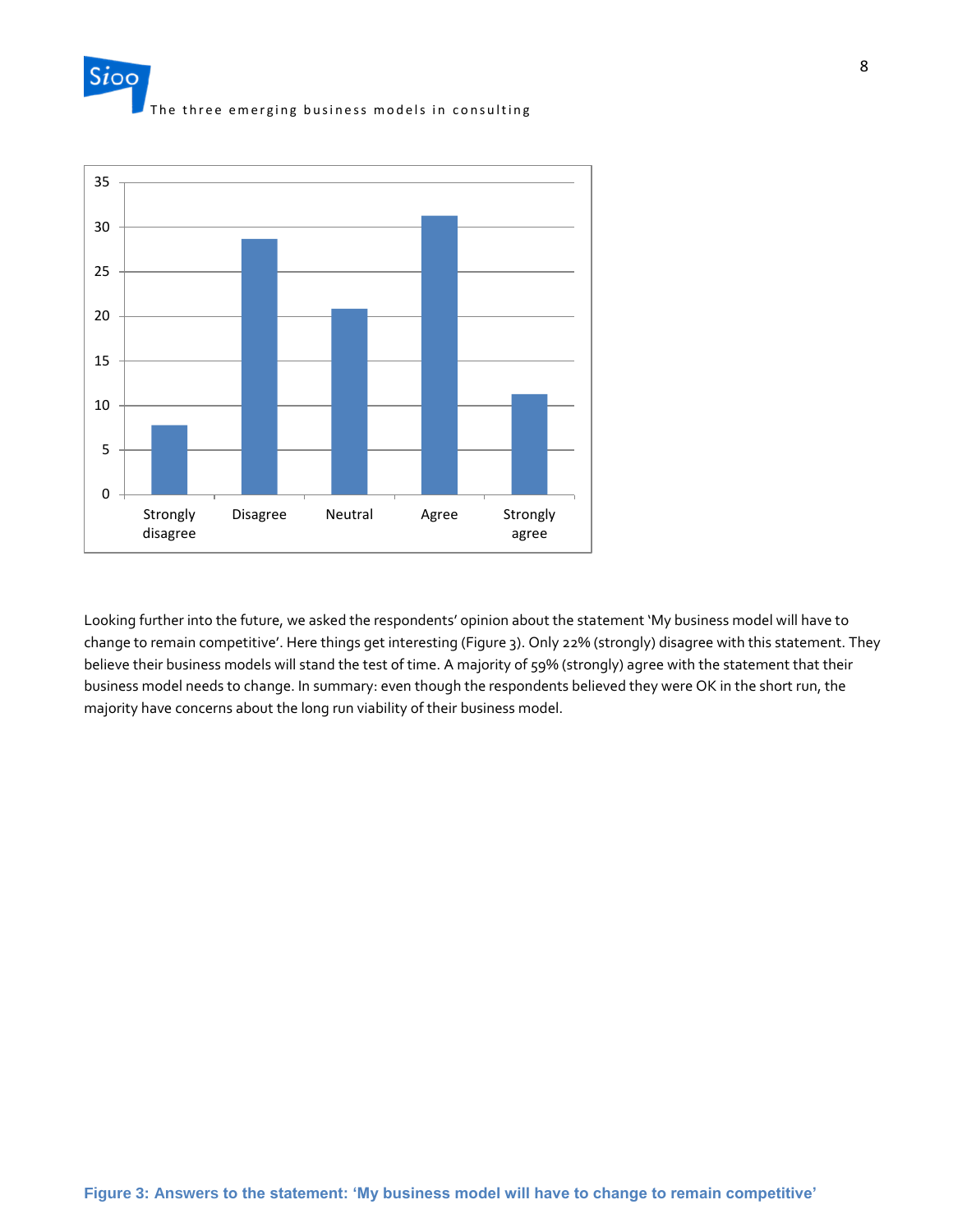

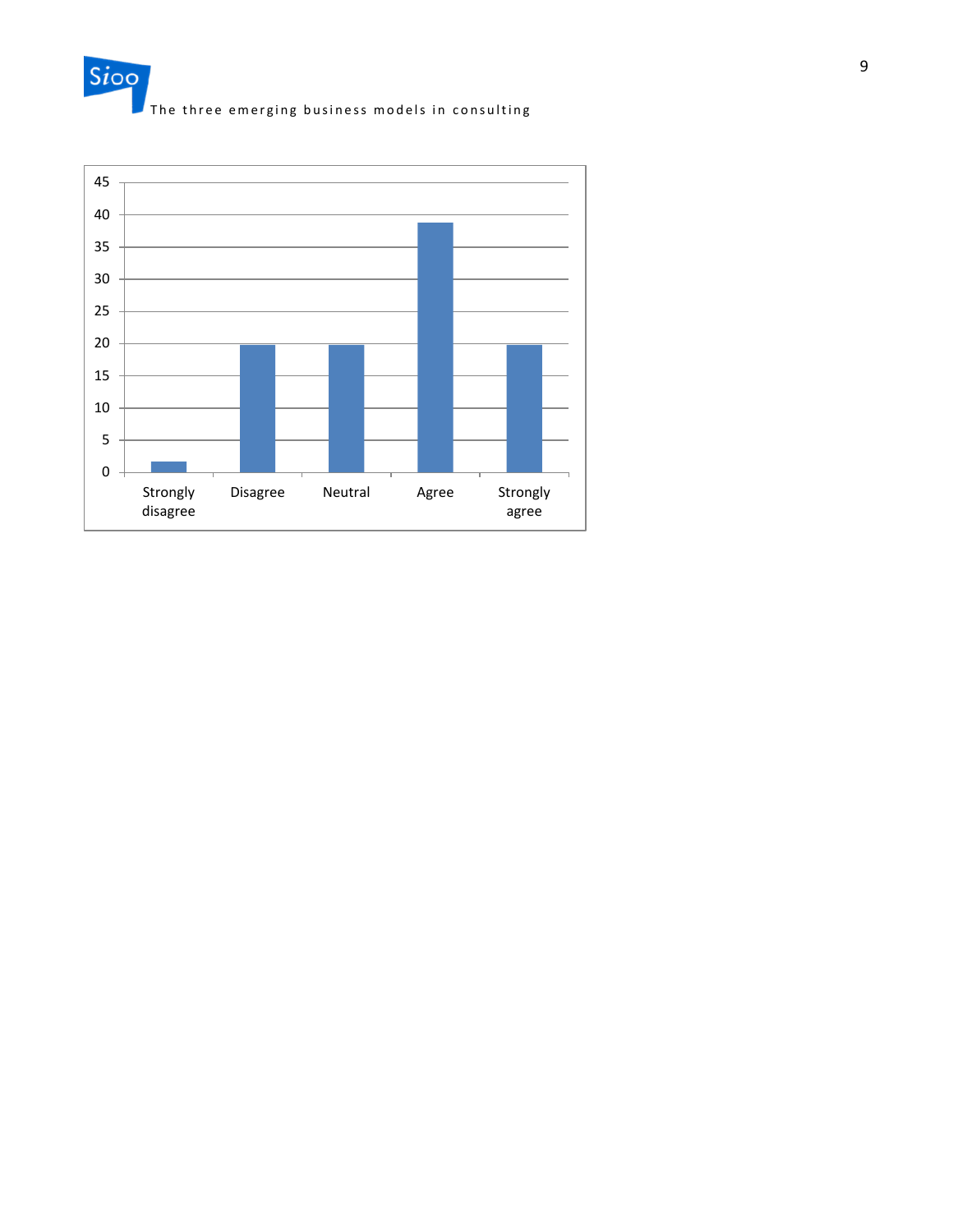## **4. Trends**

A second set of questions we put to our respondents related to the trends that affect their business. Their view on these trends may help to explain their concerns about the long run viability of their business model. The trends we asked consultants to rate were taken from previous Sioo research $^8$ . Table 3 shows the importance consultants attach to these trends. We also show the difference between the responses of consultants that mainly work in the private sector and those that mainly work in the public sector.

| <b>Trends</b>                                          | Average | <b>Private sector</b> | <b>Public sector</b> |
|--------------------------------------------------------|---------|-----------------------|----------------------|
| Clients want faster results                            | 3.6     | 3.8                   | 3.4                  |
| Increasingly sophisticated client demand               | 3.5     | 3.7                   | 3.4                  |
| Technical innovations are changing the market          | 3.5     | 3.6                   | 3.5                  |
| Clients make more use of procurement policies          | 3.4     | 3.7                   | 3.4                  |
| Downward pressure on my hourly rate                    | 3.3     | 3.1                   | 3.5                  |
| Increased competition from internal consultants        | 3.1     | 3.1                   | 3.1                  |
| Increased competition from new entrants in the         | 3.0     | 3.3                   | 2.7                  |
| market                                                 |         |                       |                      |
| Internationalization of clients                        | 2.7     | 3.1                   | 2.3                  |
| Increased competition from non-traditional             | 2.7     | 2.8                   | 2.6                  |
| consulting business models                             |         |                       |                      |
| Difficulty of maintaining or attracting consultants to | 2.6     | 2.9                   | 2.4                  |
| the company                                            |         |                       |                      |

#### **Table 3: Impact of business trends on consultants**

In the overall sample, clients wanting faster results is the most important trend. The speed of change in business is such, that clients expect consultants to affect change immediately. Linear consulting projects in which consultants first execute lengthy research projects, than present an intermediate report, next come up with a redesign and finally start to implement, do not fit with this demand for speed.

Increasingly sophisticated demand comes a close second. Only 11% of consultants claim not to be affected by that. Clients have become more knowledgeable, they employ many alumni of consultancies and face a more complex world. This ups the ante for consultants.

The impact of technical innovations completes the top three. Information technology is the big driver here. New ways of delivery of technology like cloud and everything 'as-a-service' lead to new questions being asked to consultants. The use of information technology in the consulting process itself is another element here. Big data and online consulting change the way consultants organize their own processes. It is through the use of such new tools and processes that consultants are able to meet the demand for faster results<sup>9</sup>. We also find there are specialized firms who develop tools for other consultancies. Such suppliers to consultants may have a considerable impact in terms of time and quality of assignments. One example is Concentra that among others delivers a tool using data for organization design (see Box  $1)^{10}$ .

### **Box 1: The Concentra model: tools to do the job**

Concentra was founded in the UK in 2008 and currently has close to 100 employees on three continents. It

<sup>&</sup>lt;sup>8</sup> Man, A.P. de, M. de Man and A. Stoppelenburg, 2015.

<sup>&</sup>lt;sup>9</sup> Seipl, D., 2016, *Emerging trends and their impact on the consulting model*, MSc thesis, Vrije Universiteit Amsterdam, June 30<sup>th</sup>.

<sup>10</sup> Morrison, R., 2015, *Data-driven Organization Design*, London, Kogan Page.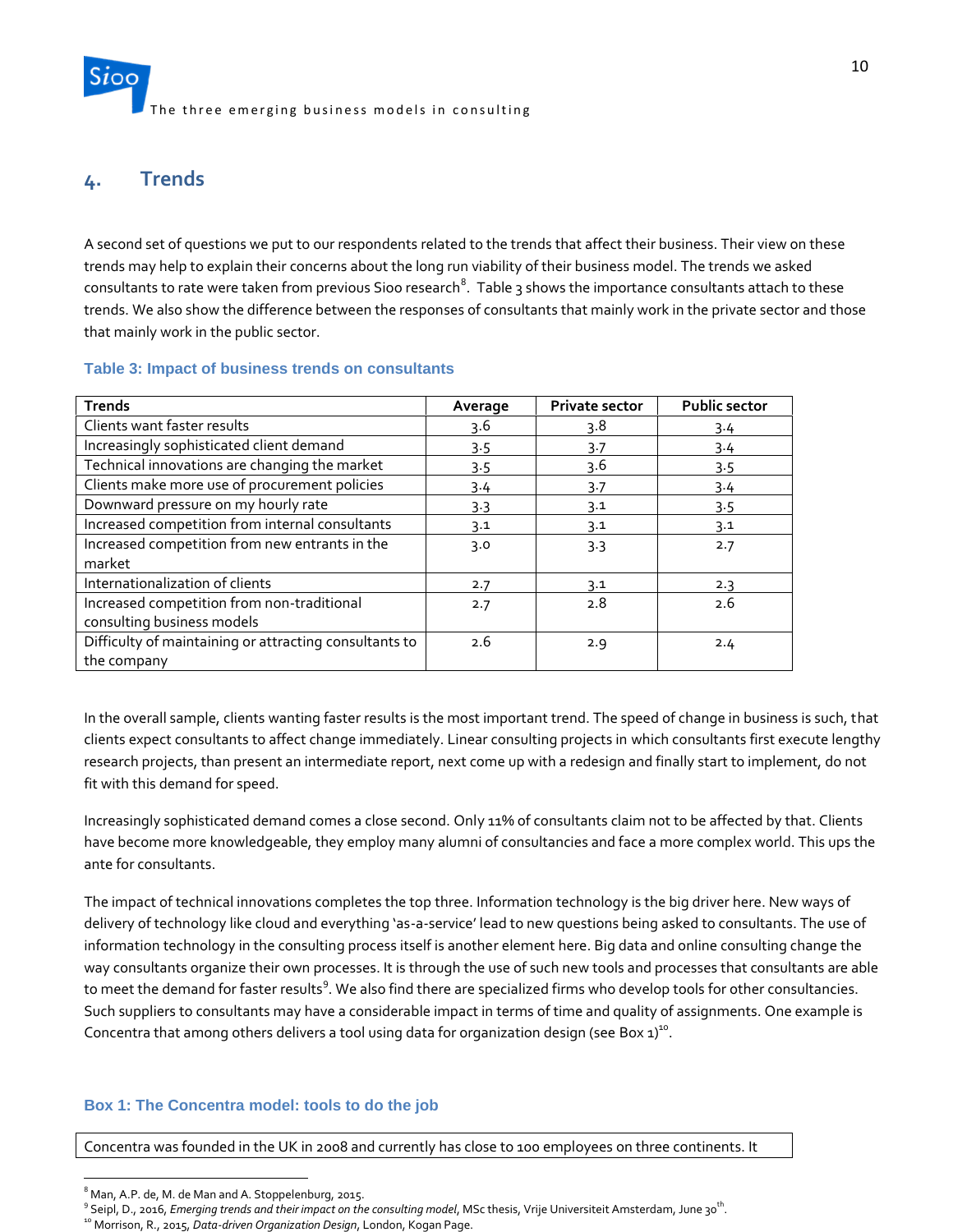

provides solutions that help companies to transform. One of their offerings is OrgVue that helps model organization structure and the effect of different organization designs. OrgVue helps to consolidate, clean and visualize data from a variety of sources to obtain this result. The option to model different scenarios for organization structures helps consultants to deliver their projects faster and better than before. It enables them to track and deliver the transition towards a new organizational form.

Concentra consciously chooses not to become a consulting firm itself. Rather it chooses to be a supplier to consultants or a consultant to consultants, helping them to use and implement OrgVue. This is reflected in the staff: almost half of the employees are developers writing code. Various types of consultancies use OrgVue, from large international firms to niche players. This may be for one-off projects, multiple projects or on a subscription basis. Branded licensing of tools is possible as well. As a supplier to the consultancy sector, Concentra's clients may be competitors. Strict policies are in place to ensure Concentra does not favor one client over the other. As they put it: 'Every consultant gets the same ability to succeed in the market'.

Interestingly, when asked whether at this point in time non-traditional consulting business models make a discernable impact in the market, most consultants estimate this is not the case. The impact of new business models is not felt widely in the market yet. There are however differences. 46% of the consultants state this does not affect them at all or hardly affects them; 24% state it affects them strongly or very strongly. Combining this finding with the results from the previous chapter, we discern a logic. There is a limited impact of business models in the market up till now, which also shows in the satisfaction with the financial performance of consultants. But given the impact the other trends consultants expect to have, they question whether the current business models can be sustained.

This conclusion holds particularly for those consultants that mainly have private sector clients. Consultants operating in the public sector score lower on all trends save one: pressure on the hourly rate. This probably is a typically Dutch element as in the Netherlands the government implemented regulations that limit the fees consultants can charge.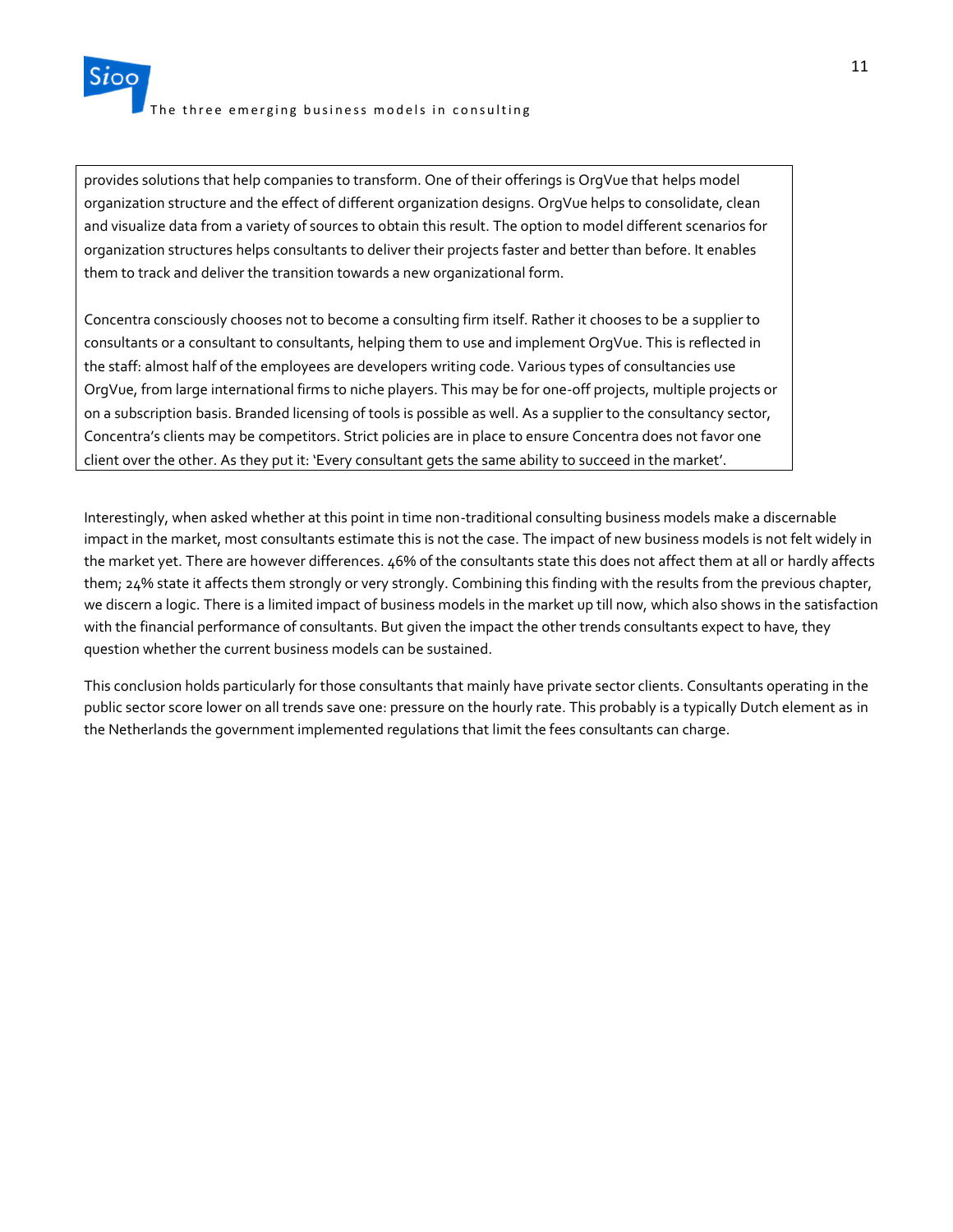## **5. Changes in business models**

Figure 4 identifies the elements in consulting business models that have undergone the most and the least change. It shows the five elements of business models with highest and lowest scores. 'Highest' means the consultants indicate they are closer to the 'Radical' column in the Business Model Mixer, while 'Lowest' means they are closer to the basic column in the Business Model Mixer, implying the use of a traditional consulting model. The highest scoring elements show that consultants have specialized more and more on services and on particular market segments. The consultant that can 'fix anything' does not exist. In keeping with the finding that clients demand faster creation of value, consultants also focus more on delivering fast impact in their client. They also co-develop more with their clients, although delivering shared value (meaning delivering benefits for societal problems) is not yet among the highest scoring elements. Finally, consultants increasingly network and collaborate with other consultancies.





The lowest scoring and hence most traditional element is that consultants still are physically present at clients' locations, instead of interacting with them online. The go to market strategy is surprisingly passive as well: most consultants report that clients contact them for an assignment. Finally, consultants are conservative in their use of revenue models. All questions about how revenue is generated are in the top five lowest scoring elements. The hourly fee still reigns supreme, subscription services are rare and most revenue is generated in one time projects, rather than in a continuous relationship (e.g. by creating joint ventures with clients).

Figure 5 shows more detail about a question concerning the use of hourly and fixed fees versus performance based fees. The vast majority (70%) of consultants use hourly fees or fixed fees. A minority of the assignments work with performance based fees. Nevertheless there are some notable examples of other financial models in the sector. Bain Capital offers a service on the interface of consulting and private equity. Rebel Group does not only offer performance based contracts, but is also willing to invest in projects. Dutch is a consultancy that helped to create a cooperative of sustainable fruit farmers. Its consulting hours were not paid out but put on the balance sheet of the cooperative as subordinated debt in exchange for shares.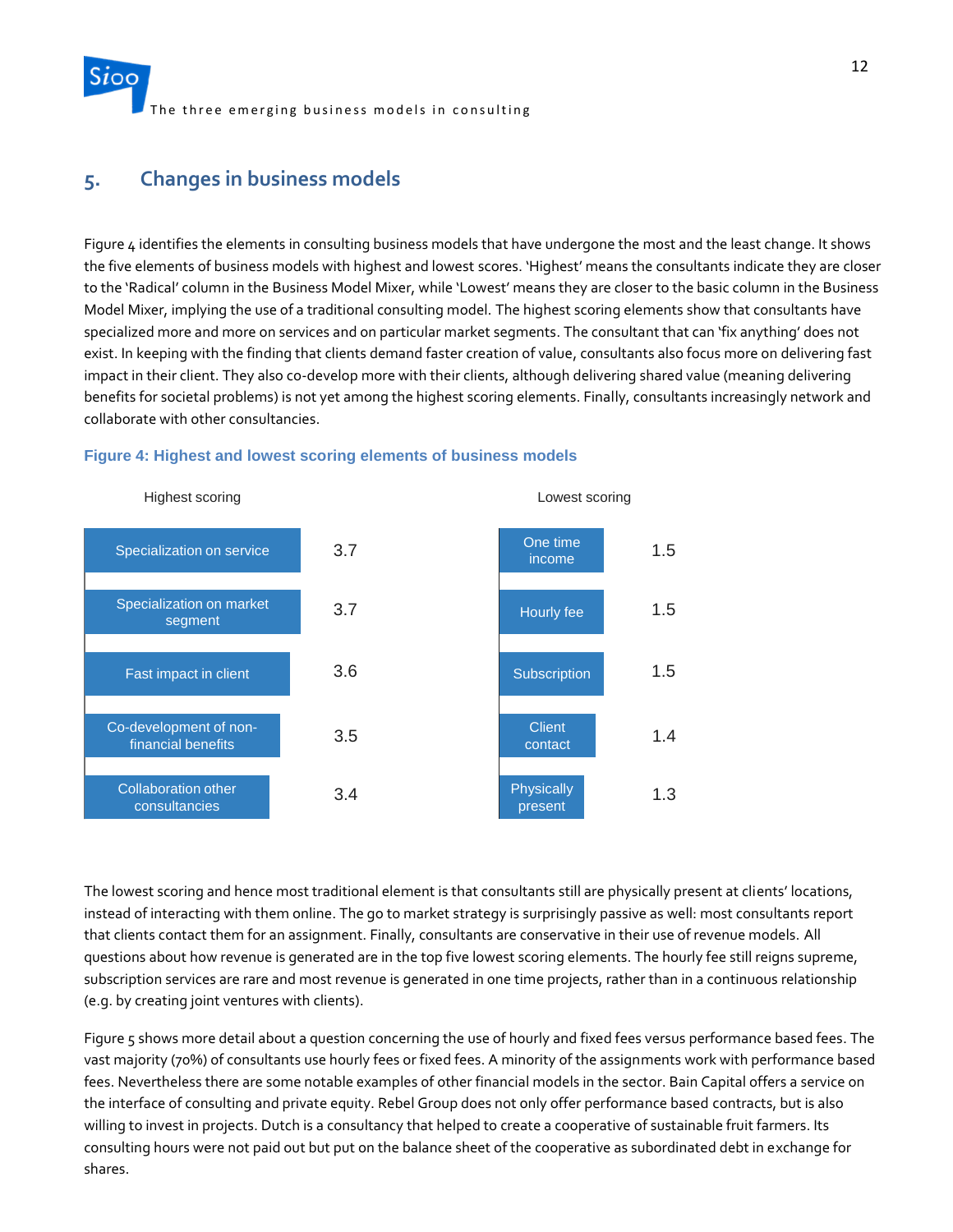It now has revenue from dividends, increases in share price, a small interest on the debt and, when the cooperative is really successful, the debt will be paid back as well. These examples show that risk sharing and performance based contracts are not confined to projects in which very clear and measurable outcomes can be achieved. A case in point is Fahrenheit212 that offers performance based contracts in the highly uncertain and highly volatile environment of innovation management.





Some people argue that innovation is usually done by start-ups rather than by large incumbents. We find no support for this viewpoint in the consulting sector. According to our data, small consultancies are not more or less innovative than large ones. They have lower fixed costs and collaborate more with their network, but this seems to be more due to their size than to their higher use of innovative business models. The profit model is the same for small and large firms. The idea that only small firms are leading the change is therefore not supported. Large firms also experiment with their business models.

Another observation is that for most consultants giving advice is only one of the things they do (see figure 6). The majority of the consultants are also involved with the client in a non-advice role, like execution, implementation, acting as interim manager or coaching. About a quarter of the consultants state that giving advice is the only role they perform. This underscores the idea that under the name of consultant many different activities take place and it confirms the idea that the boundaries between traditional management consulting and other business services are fading $^{\rm 11}.$ 

**Figure 6: Role performed by consultants**

<sup>&</sup>lt;sup>11</sup> Gross, A., J. Poor and E. Solymossy, 2014, The Western ways of management consultancy: Shifting from credentials to competency and creativity, *Pannon Management Review*, 3, 3, 11-33.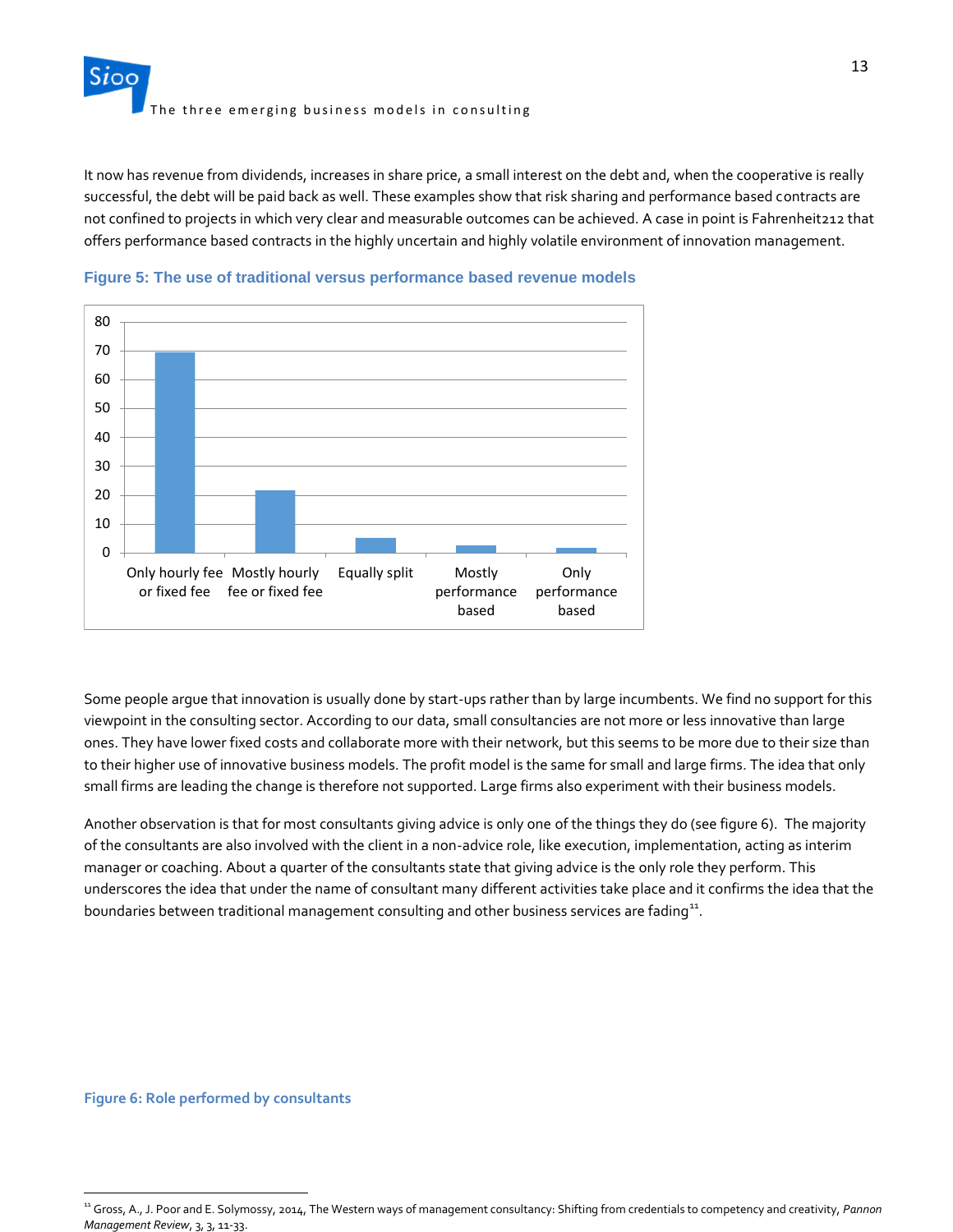



Our conclusion based on these figures is that there is considerable change in some areas of consulting business models, but that it seems to focus mainly on the upstream part of the business model. When we would plot these changes in Osterwalder's business model canvas<sup>12</sup>, most of the change is on the left-hand side of the canvas: networking, activities, resources. There is change in the value proposition area as well, mainly aimed at speeding up the delivery of value and increasing the value added through specialization. Activity on the downstream side (new routes to market, client relationships, revenue models) is more limited or even absent.

 $\overline{\phantom{a}}$ 

<sup>12</sup> Osterwalder, A., and Y. Pigneur, 2010, *Business model generation: a handbook for visionaries, game changers, and challengers*, Chichester, John Wiley & Sons.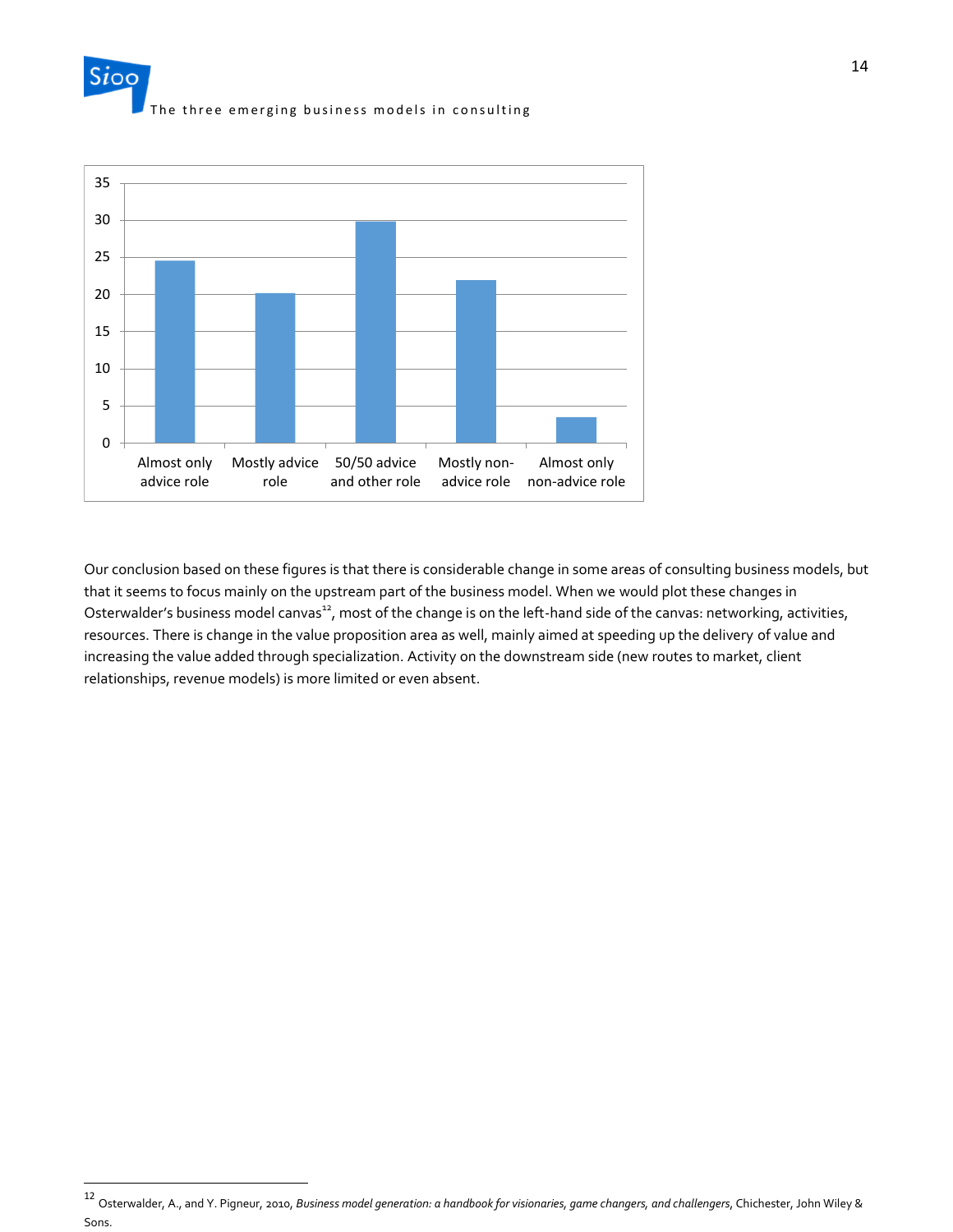## **6. Three emerging business models**

It is likely that elements of the Business Model Mixer occur jointly. For example, when a company works intensively with partners, it will probably also jointly develop knowledge and innovation with them. Using factor analysis we studied whether such relationships exist in our data (see Table 4).

| <b>Business model</b>    | Characterized by:                                                     |
|--------------------------|-----------------------------------------------------------------------|
| Collaborative consulting | Low fixed costs                                                       |
|                          | High variable costs                                                   |
|                          | High involvement of other consultancies in projects                   |
|                          | Regular collaboration with consultancies in the network               |
|                          | Development of new market propositions with other consultancies       |
|                          | Much sourcing of knowledge from other companies                       |
| Continuous consulting    | Use of new tools or processes to speed up projects                    |
|                          | Not one time income on a project basis, but continuous flow of income |
|                          | from a client                                                         |
|                          | Recurring revenues                                                    |
|                          | New services are delivered to existing clients                        |
|                          | High level of online interaction                                      |
| Instant consulting       | Clients benefit immediately and measurably from day one of an         |
|                          | assignment                                                            |
|                          | Little research needed before advice is given                         |

### Table 4: Three emerging business models

In collaborative consulting we distinguish two models. The first model is the closed network; the second model is the open network. In this network a fixed set of companies collaborate repeatedly on client assignments. Other consultancies are allowed into the network only after an extensive selection process. Solutio Consulting works in this way. Another example is Terra Numerata, the network Roland Berger is creating to foster the development of digital business models. The advantage of closed networks is that long-term and more intensive relationships lead to more intensive knowledge sharing, enable the development of value propositions that deliver value in the longer run and make it easier to collaborate because people build up social capital<sup>13</sup>. In the second model, open networks, consultancies and other firms collaborate on projects in different constellations. There may be different partners for different projects, but also during a project partners may enter or leave. OpenIdeo, in which the Ideo design approach is used to solve big societal problems by means of partnerships, is an example here. The virtue of this model lies in obtaining a broader set of knowledge and higher flexibility in adapting to changes in demand.

A related model that did not show up in our analysis, but that does have network characteristics, is the virtual consultancy. In this model clients hand in the projects they would like to see executed and the virtual consultancy next matches independent consultants in its network with this assignment. There are quite some firms focusing on this, each with slightly different models or focusing on different topics. To name a few: Comatch, EdenMcCallum, Wikistrat, Hourly Nerd, 10EQS, Gerson Lehrmann Group, Business Talent Group<sup>14</sup>.

The continuous consulting model often centers around data analytics and subscriptions. The examples mentioned earlier of Concentra, McKinsey Solutions and Putman Advies fall into this category. Their tools and processes are attractive for clients to use repeatedly, because of their ease of use, the fact that they are up to date or help with regularly occurring problems.

<sup>&</sup>lt;sup>13</sup> De Man, A.P., 2013, Alliances: An executive guide to designing successful strategic partnerships, Chichester, Wiley.

<sup>&</sup>lt;sup>14</sup> Many of the examples in this paper were taken from Santos, R., 2016, *Business model innovation in neo-professional service firms*, MSc Thesis, Vrije Universiteit Amsterdam, June 30<sup>th</sup> .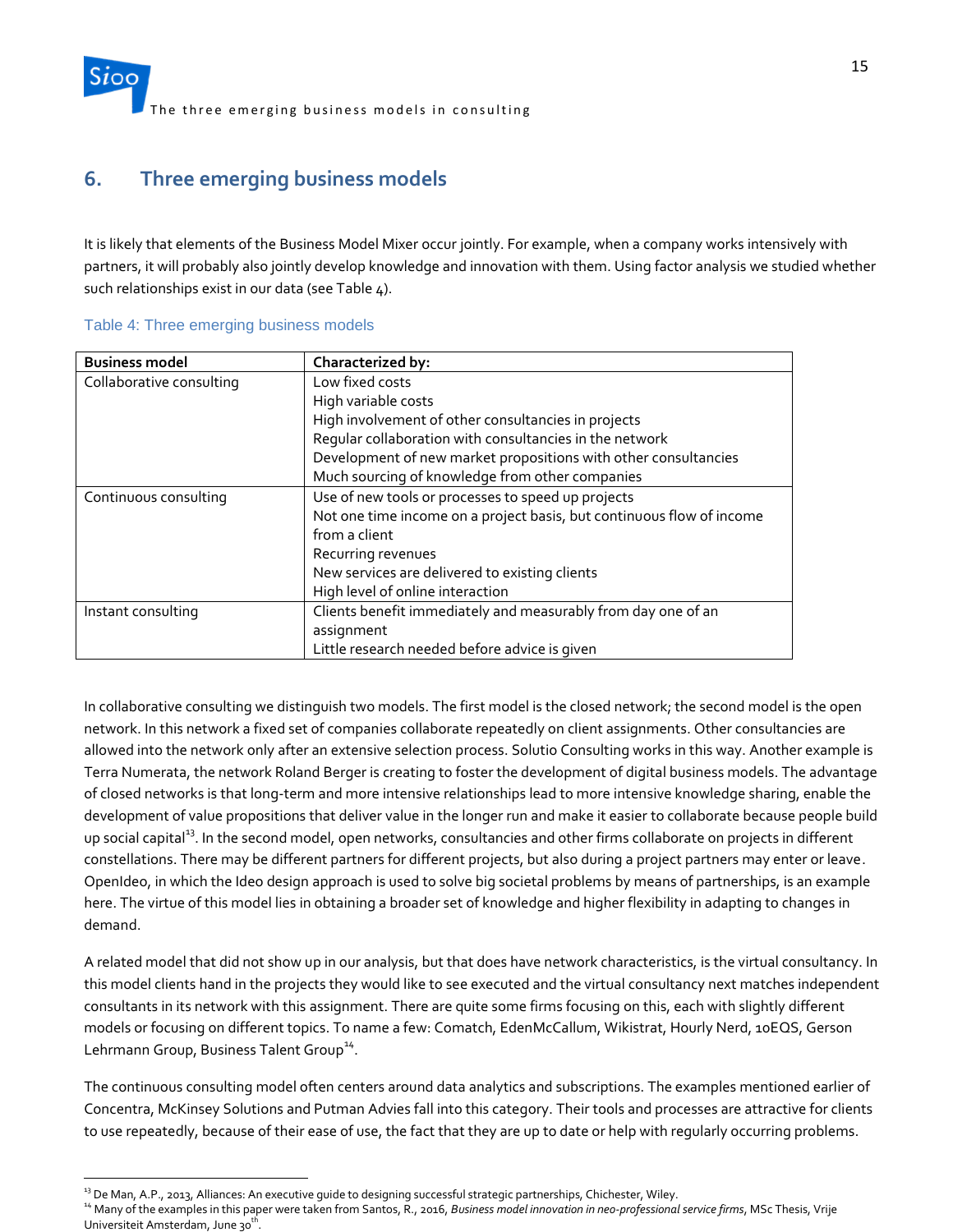Instant consulting is the model in which consultants show their value to the client from day one or at least in a very short time span. The Great Game of Business is a nice example here. By organizing short running games, they are able to teach employees in a client company the basics behind financial principles. By applying what is learned in the form of a real-life game, the gains become clear very fast. Other forms of consulting falling under this heading occur when consultants are involved in implementation or interim management.

It is striking that the classical image of consultants does not show up in our data. If we look at the traditional leverage model (use of junior consultants, hourly fees and focus on advice only), we find that about 15% of the respondents work according to this model, but that they have made changes in other elements of their business model (like networking or new tools to speed up value). For that reason they no longer show up as a separate category, but are spread over the three categories of new business models. It seems that in the more traditional consultancies, changes to the business model are made by building on the existing situation and making incremental changes on that.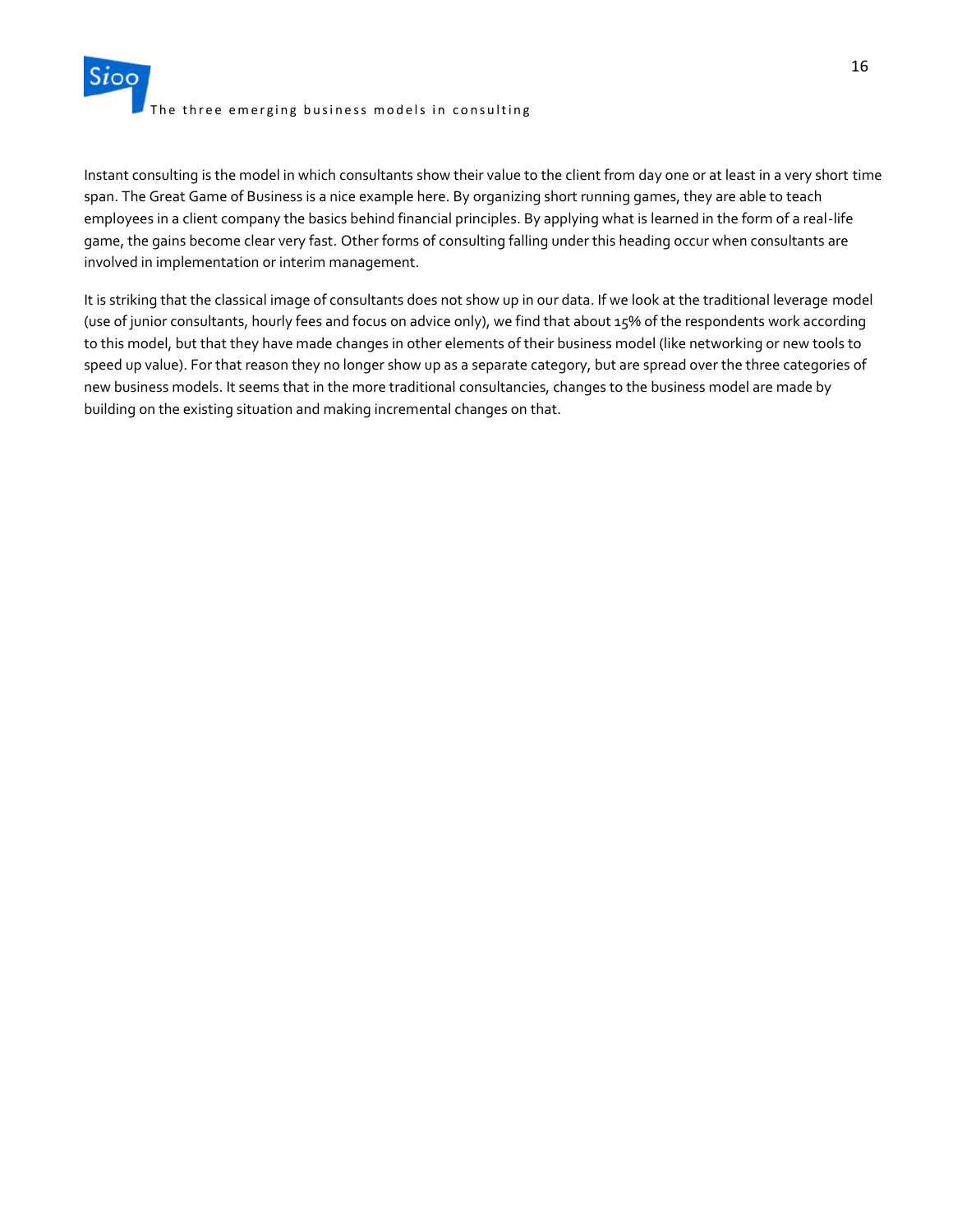The three emerging business models in consulting

## 7. **The near future: Multi Model Consultancy and the Consultant-Supplier**

Our measurements were done on the level of the individual consultancy project. How does this add up on a company level? Based on the diversity we see in our data we predict that larger consultancies will increasingly deploy multiple business models. This does not always translate into new revenue models and therefore an important part of business model change may go unnoticed for the outside world. The increased use of the collaborative model for example is not always visible from the outside. Many consultancies using networks may still execute 'traditional' projects based on hourly fees.

Overall our estimate is that business model change is occurring and that in some parts of the business model it goes fast (networking) whereas in others it is slow (client relationships). Large firms seem to make incremental changes instead of radical changes. Given the nature of this development our best guess at the moment is therefore that consultants will increasingly operate as Multi Model Consultancies, in which different business models are deployed simultaneously<sup>15</sup>. An example here is McKinsey that offers several business models to clients like McKinsey Solutions, McKinsey Implementation and McKinsey Restructuring.

The rise of such Multi Model Consultancies raises some interesting questions that are yet to be addressed:

- What is the impact on the organization form? Do different business models require separate operating companies? Do they require different brands?
- What is the impact on HR? Do different business models require different people? Or can the same person work in different models? What does this imply for hiring policies?
- What does it mean for remuneration, promotion, incentives, targets, billable hours? McKinsey recently abolished their well-known up-or-out system for a part of their staff, for example<sup>16</sup>. For their data analysts this system just was not meaningful.
- What is the impact on existing client relationships?
- Which risks occur in these models and how to experiment with these models?

Smaller consultancies face different challenges. One of them is the very high specialization they tend to have. Hyperspecialization, focusing on a segment and a service, is a way to undercut the competition of the larger consultancies. But what happens when your hyperspecialization is no longer wanted in the market? Larger consultancies may be able to build on other markets or products they have when parts of their market fall away. Small consultancies do not have that option.

One emerging option we see is that some consultancies focus on becoming a supplier of data-driven tools to larger consultancies. It may not be possible for one consultancy to recoup the sunk costs required to build those tools, databases and software because these tools are highly specialized. A single consultancy simply may not have sufficient assignments to put those tools to good use. On the other hand, because these tools are highly specialized, they do deliver tremendous value for the client. The logical solution in this case is for companies to emerge that provide such tools to consultancies on a nonexclusive basis. This enables these companies to recoup their investment by selling the tool to several consultants. That is what we see happening in the market. Hence a new type of company is emerging in the consultancy industry: the Consultant-Supplier. The Consultant-Supplier is not a consultancy itself, but delivers high quality, data driven, specialized tools to consultancies that embed those tools in their client offering.

The landscape of the consulting sector is changing. In this study we sketched the current changes and the questions that still remain to be answered. In the coming years we will find out to what extent the experiments with new business models will be successful.

 $\overline{\phantom{a}}$ 

<sup>&</sup>lt;sup>15</sup> In other professional services firms the concurrent use of business models has also been identified, see Breunig, K.J., R. Kvålshaugen and K.M Hydle, 2014, Knowing your boundaries: Integration opportunities in international professional service firms. *Journal of World Business*, 49, 4, 502-511.

<sup>16</sup> *Het Financieele Dagblad*, 2016, McKinsey: niet iedereen hoeft meer naar de top, 5 februari.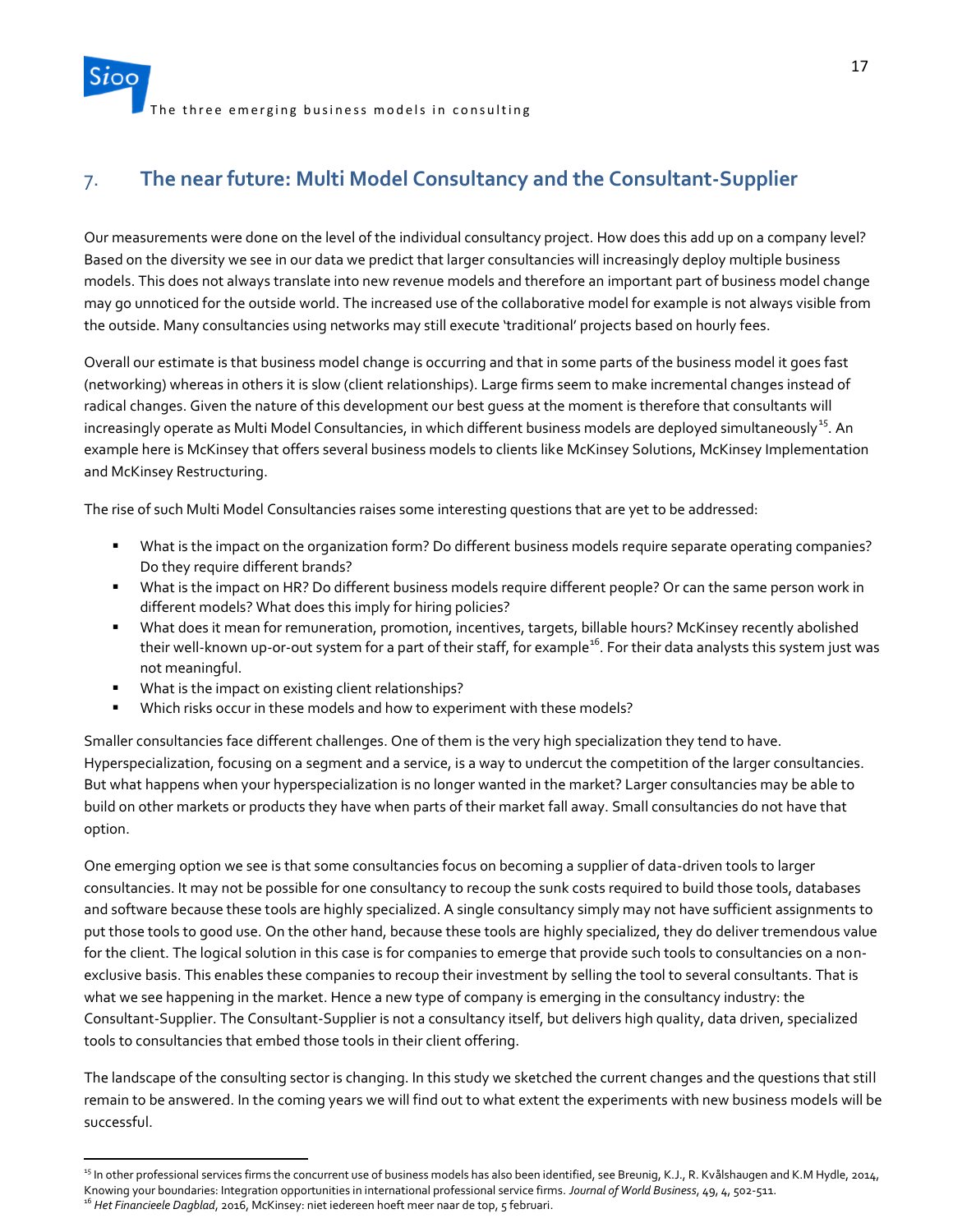